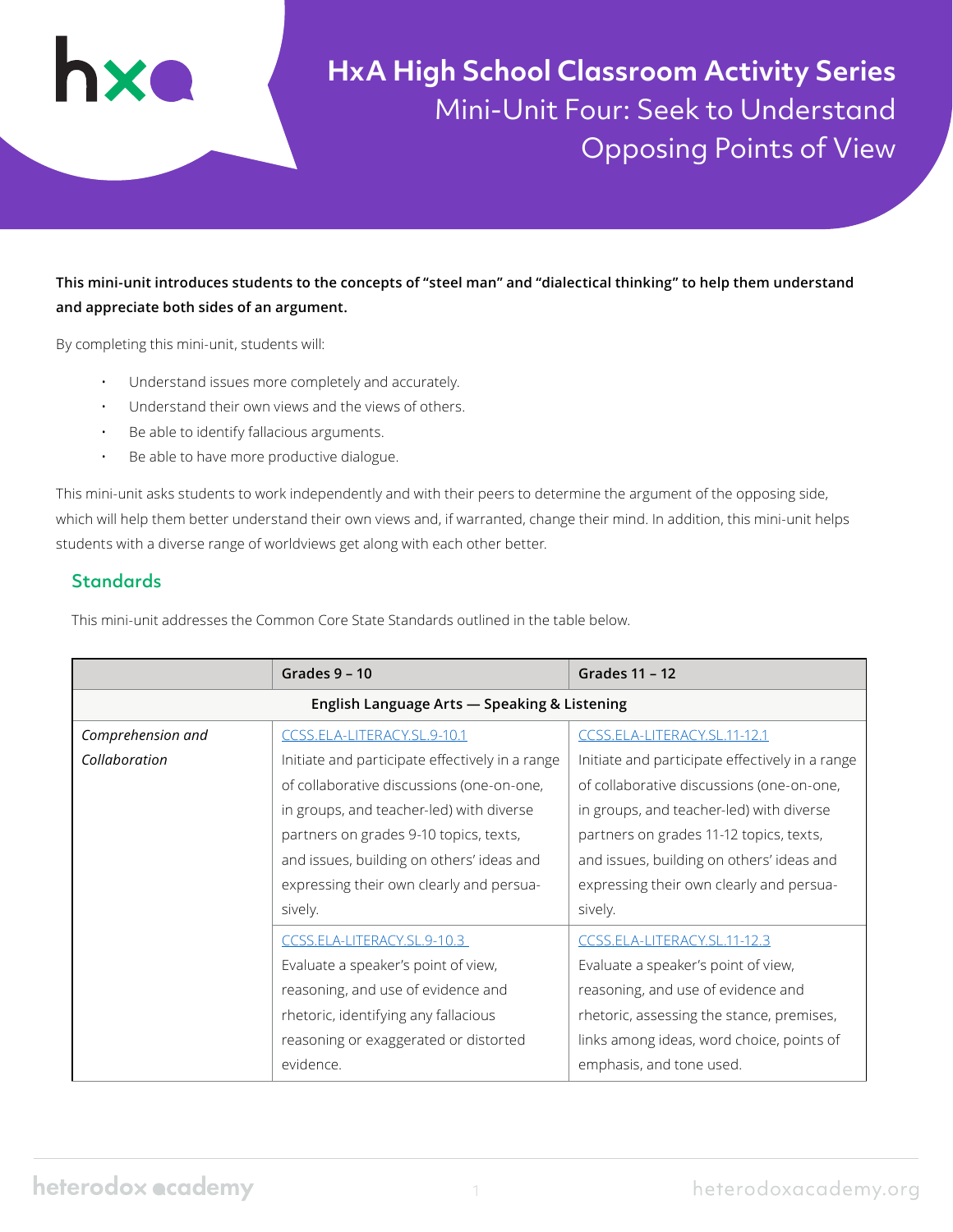# **HxA High School Classroom Activity Series: Mini-Unit Four**

| Presentation of Knowledge       | CCSS.ELA-LITERACY.SL.9-10.4                  | CCSS.ELA-LITERACY.SL.11-12.4                  |  |  |  |  |
|---------------------------------|----------------------------------------------|-----------------------------------------------|--|--|--|--|
| and Ideas                       | Present information, findings, and           | Present information, findings, and            |  |  |  |  |
|                                 | supporting evidence clearly, concisely, and  | supporting evidence, conveying a clear and    |  |  |  |  |
|                                 | logically such that listeners can follow the | distinct perspective, such that listeners can |  |  |  |  |
|                                 | line of reasoning and the organization,      | follow the line of reasoning, alternative or  |  |  |  |  |
|                                 | development, substance, and style are        | opposing perspectives are addressed, and      |  |  |  |  |
|                                 | appropriate to purpose, audience, and        | the organization, development, substance,     |  |  |  |  |
|                                 | task.                                        | and style are appropriate to purpose,         |  |  |  |  |
|                                 |                                              | audience, and a range of formal and           |  |  |  |  |
|                                 |                                              | informal tasks.                               |  |  |  |  |
| English Language Arts - Writing |                                              |                                               |  |  |  |  |
| <b>Text Types and Purposes</b>  | CSS.ELA-LITERACY.W.9-10.2                    | CCSS.ELA-LITERACY.W.11-12.2                   |  |  |  |  |
|                                 | Write informative/explanatory texts to       | Write informative/explanatory texts to        |  |  |  |  |
|                                 | examine and convey complex ideas,            | examine and convey complex ideas,             |  |  |  |  |
|                                 | concepts, and information clearly and        | concepts, and information clearly and         |  |  |  |  |
|                                 | accurately through the effective selection,  | accurately through the effective selection,   |  |  |  |  |
|                                 | organization, and analysis of content.       | organization, and analysis of content.        |  |  |  |  |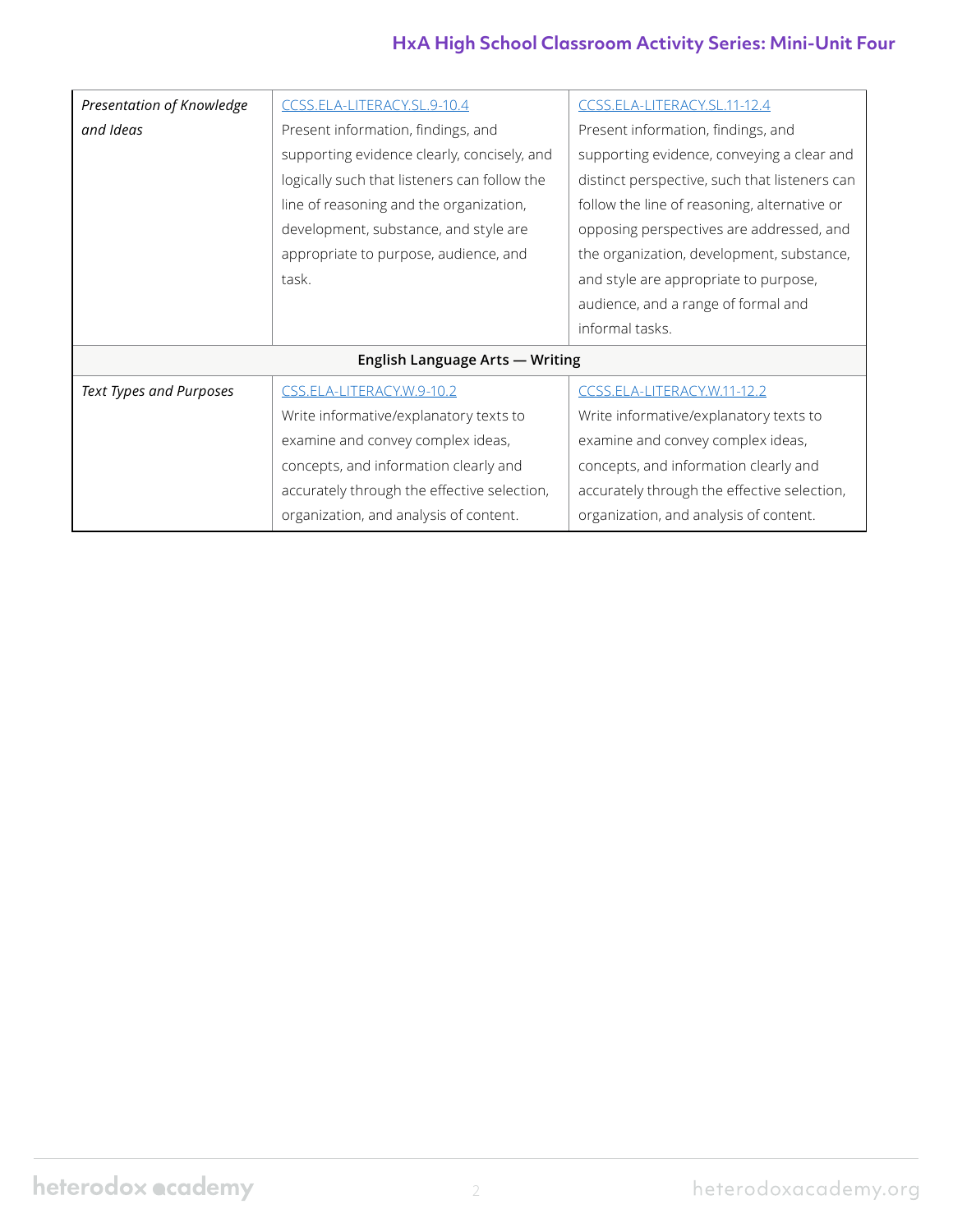#### Time

Plan to spend approximately 5 to 6 days (50 minutes per day) completing this mini-unit. The number of days depends on how long you spend on each activity and whether you assign activities as in-class work or homework.

Although some of the activities can be completed at home, if they are assigned as homework, allot time to discuss them in class. Engaging in these activities may be the first time that students have been asked to articulate a viewpoint they do not hold. Providing a time for students to debrief in class will help them strengthen their ability to engage in this process.

| Day 1                                                                             | Day 2                                           | Day 3                  | Day 4                  | Day 5                  |
|-----------------------------------------------------------------------------------|-------------------------------------------------|------------------------|------------------------|------------------------|
| Warm-Up Activity:                                                                 | Warm-Up Activity:                               | Warm-Up Activity:      | Warm-Up Activity:      | Warm-Up Activity:      |
| "Elephant and                                                                     | Ask students: Did you                           | Ask students: On       | Ask students: In       | Ask students: Reflect  |
| Rider" (see below)                                                                | think about logical                             | your "Seeking Discon-  | your "Challenging      | on the "Dialectical    |
| Activity: "Thinking<br>Logically: Learning<br>to Recognize<br>Logical Fallacies." | fallacies after class?                          | firmation" worksheet.  | Our Political Biases"  | Thinking" activity,    |
|                                                                                   | Did you notice them                             | what did you write     | assignment, how        | what was difficult     |
|                                                                                   | used in shows, on                               | as a next step for     | did it feel writing a  | about that activity,   |
|                                                                                   | social media, etc.?                             | understanding an       | supporting argument    | and what was easy      |
|                                                                                   | Continue discussion<br>of logical fallacies and | opposing view?         | for a view you         | about it?              |
|                                                                                   |                                                 | Activity: "Challenging | disagree with?         | Discussion questions:  |
|                                                                                   | completion of activity                          | Our Political Biases"  | Activity: "Dialectical | "Dialectical Thinking" |
|                                                                                   | Activity: "Seeking                              |                        | Thinking"              |                        |
|                                                                                   | Disconfirmation"                                |                        |                        |                        |

# Warm-Up Activity

Each day of this mini-unit starts with a warm-up activity. The following section, titled "The Rider and the Elephant," outlines the activity for the first day of the mini-unit. The activity for each subsequent day is outlined in the "time" table above. The first day can be a whole class discussion, but for each subsequent day, have students work in pairs to discuss the topic or answer the question(s).

# The Elephant and the Rider

To start this mini-unit, have students watch the short YouTube video, ["Elephant and Rider."](https://youtu.be/DXyoJ343nVU) After showing the video, reiterate to students that the elephant, which represents our emotions, often overpowers the rider, representing logic and reason. Then ask this question: When trying to persuade someone, what should you appeal to, the rider or the elephant? Then tell students: In this unit, the goal is to better understand our own views and the views of others, which might be in opposition to our own. To do this successfully, we must try to control our elephants, our emotions.